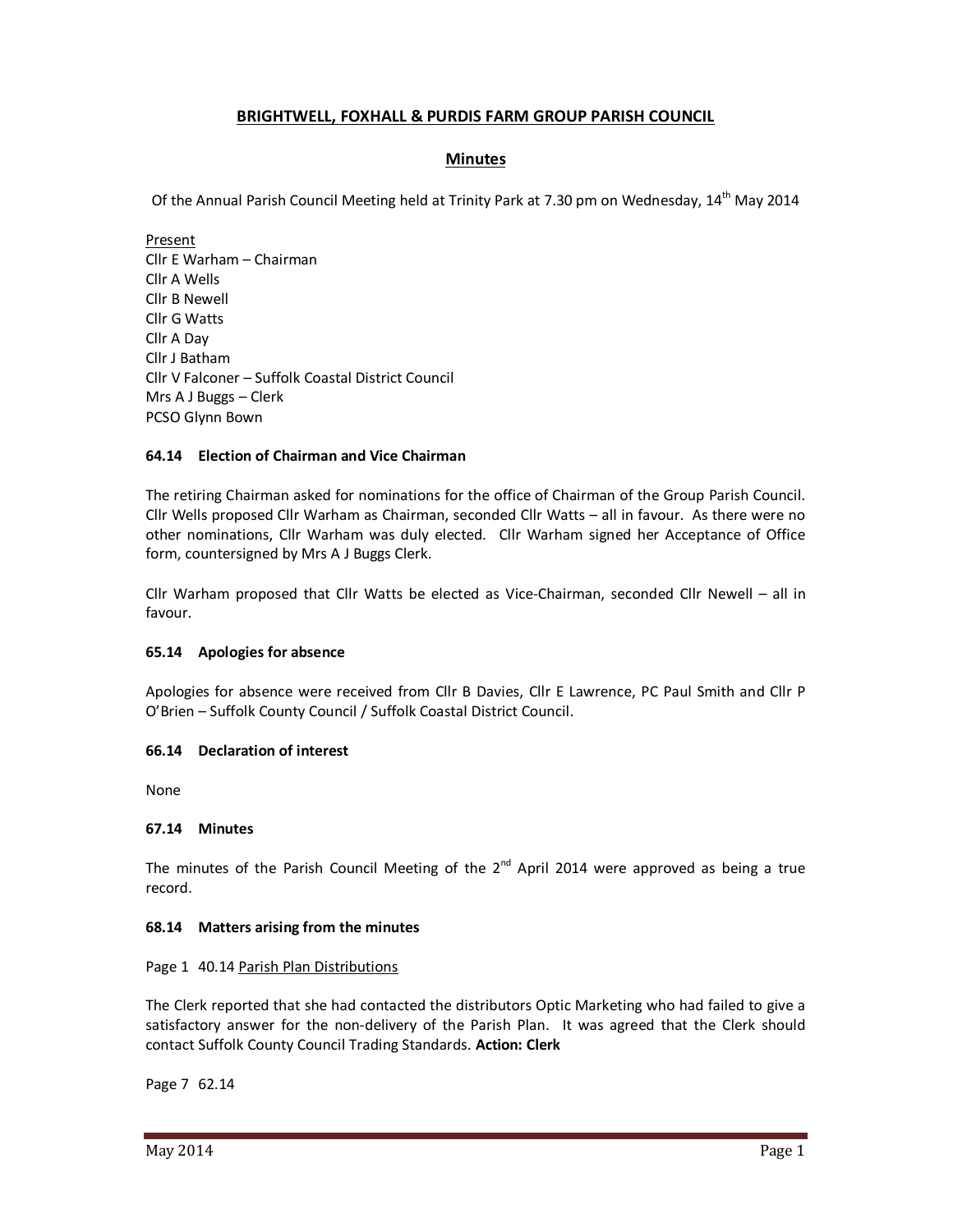## Item a

The Clerk reported that the Hollies are still insecure and she would contact SCDC Environmental Health again to report. PCSO Glynn Bown who was present at the meeting agreed to bring this issue to the attention of Pc Paul Smith who had been involved with this issue previously. **Action: Clerk / PCSO Glynn Bown**

### **69.14 To elect a Chairman and Members of the Planning Committee**

Cllr Wells proposed, seconded Cllr Warham that the Planning Committee should consist of Cllrs Warham, Day, Wells, Newell, Lawrence and Watts.

Cllr Wells proposed, seconded Cllr Warham that Cllr Watts should be appointed as Chairman of the Planning Committee – all in favour.

### **70.14 To appoint a Police Liaison member**

Cllr Watts proposed, seconded Cllr Day that Cllr Warham should be appointed as a member of Police Liaison Committee – all in favour.

### **The meeting was adjourned to receive reports from:**

• Cllr O'Brien – Suffolk County Council / SCDC Council – written report

### Suffolk Coastal District Council Annual Report

Perhaps the most significant action by SCDC was the adoption of the Core Strategy in July 2013. I voted against. My principal reasons – I could not agree the siting of 2000 houses at Martlesham, the increase in traffic this would bring to an already busy area and the impact large numbers of visitors would have on the AONB. The principal village communities affected, Martlesham and Waldringfield have worked tirelessly in challenging SCDC ad they must congratulate themselves that they have done their utmost to plead their case.

SCDC has decided to reduce the numbers of district councillors from 55 to 42. The reduction would allow for savings in the region of £100k. At present Nacton Ward is served by 2 councillors. In future it would be divided into 2 wards, K & N. K Ward to comprise of Brightwell, Foxhall, Nacton & Purdis, N Ward of Bucklesham, Falkenham, Hemley, Kirton, Levingon, Newbourne, Stratton Hall and Waldringfield (these wards are as they were when I first became a councillor in 1999 and I represented N Ward).

It is good news that the council has launched a Community Enabling Fund, giving each councillor £4k per year to spend on projects that will benefit the community and promote district objectives such as the promotion of increased access to quality leisure and cultural activities. So far I have given funding towards the renovation of a village hall; hedge coppicing, renovation of a village church. I have promised funds for repairs to a river wall and to a sea wall.

Options are being considered for a possible move from Melton Hill.

There will be no increase in council tax for 2014/15.

I am a member of the Audit and Governance Committee.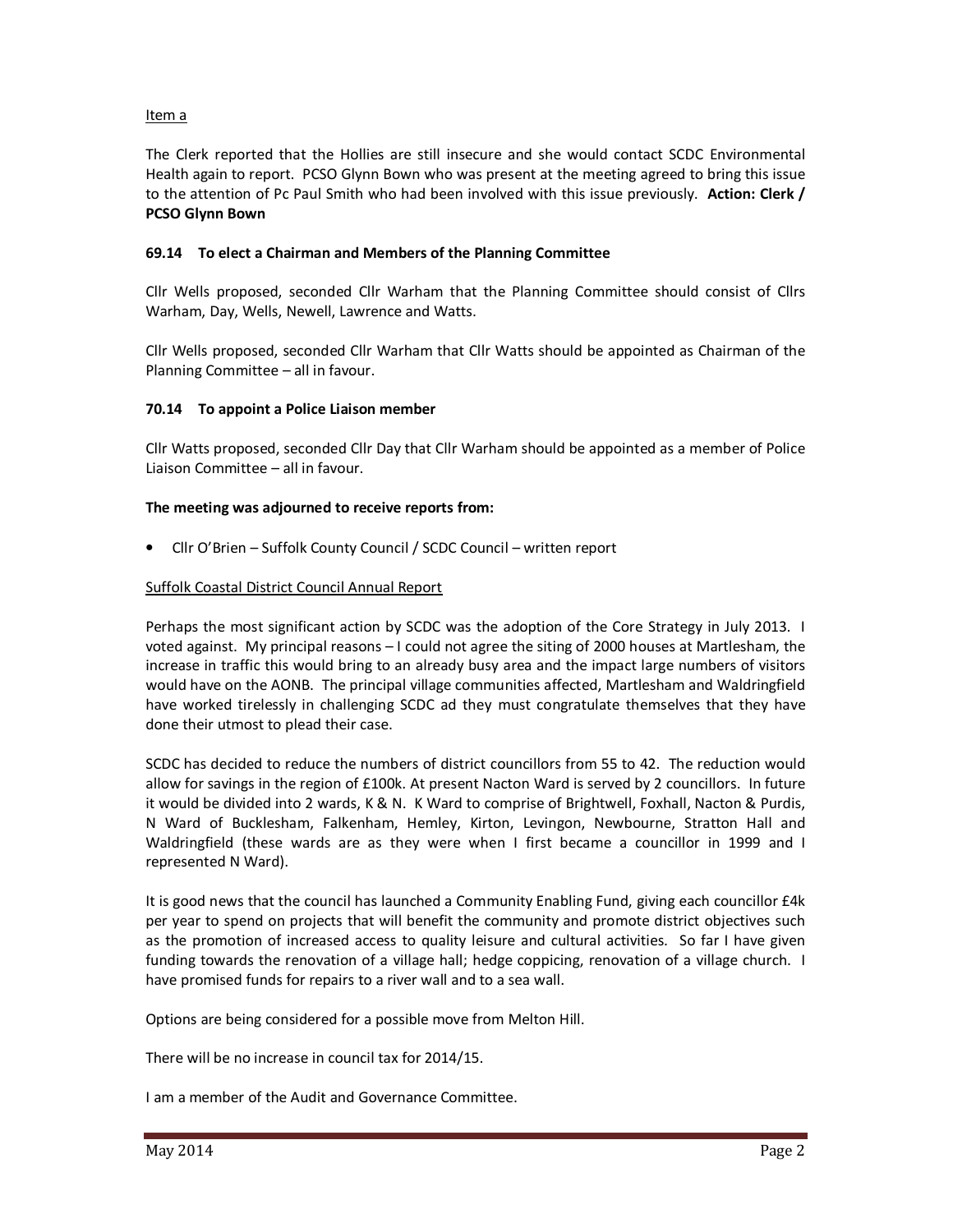### Suffolk County Council Annual Report 2014

The aim of all local authorities is closer co-operation and partnership working with other organisations and authorities, in efforts to address the funding cuts from government. As you will be aware, government grants have reduced and therefore it is necessary to change ways of working and to adopt more efficient practices. As a result, working in partnership is now seen as essential if councils are to balance their budgets; it is most welcoming to see this.

For the fourth consecutive year SCC has frozen it share of council tax. The council must save £38m over the next year which is the first part of the plan to save £156m over 4 years. However, despite being in this tough financial climate SCC will continue with its major projects such as: Raising the Bar (driving up standards in schools); roll out of superfast broadband; investing in apprenticeships; supporting the development of 10 new care homes and, you'll be pleased to hear, that the budget for fixing pot holes has been increased.

Education is SCC's no1 priority and is making every effort to raise standards through the "Raising the Bar" initiative. The recent Ofsted report was disappointing, to say the least, and identified areas for improvement. SCC had already begun improvement through Raising the Bar, which was launched last year. It encourages small rural schools, with less than 100 pupils, to enter into confederation to maximise resources. Further, SCC has been working with schools and arranging for local businesses to visit schools and inform pupils about employment opportunities in the county. A wide range of businesses have taken part such as: banks, energy companies, ports and the police.

The £1.5m investment in apprenticeships is greatly welcomed. SCC is set in invest in three programmes to encourage the growth of apprenticeships by: making apprenticeships more accessible to employers, raising the profile of apprenticeships in schools (as described) and highlighting the benefits. Young people will be offered free, impartial support to identify suitable apprenticeships and apply for vacancies.

Government has pledged £5m of new funding to help Suffolk deliver high-speed broadband to the least accessible parts of the county. At present, coverage is at 85% but with the new injection of money it is hoped that work can commence to lift that to 95%.

10 new care homes are to be built with development partner Care UK and work is already underway on 7 of the 10 new homes.

We are all only too well aware of the damage done to our roads by the excessive rain fall of the winter months and it is very good news that Suffolk is to receive £2.9m for pot hole repair. The Highways Service has a contract with Keir MG and Highways are determined that road repair will be of good quality. Unfortunately, because of the very wet weather, the materials used did not always survive. Better use of materials and labour is being introduced, so that repairs are permanent.

I began by mentioning partnerships and how vital they are to the continuance of services and improved efficiency across local authorities. Suffolk & Norfolk CC recently signed an agreement committing both counties to work closer together in areas such as: IT, commissioning of Mental Health Services and exploring areas where the two councils can join forces.

I would like to bring you up to date on my areas of activity within SCC. After the last election in May, I was asked to take on the role of Assistant Cabinet Member for Public Protection. This portfolio deals with the Fire Service, Trading Standards and Emergency Planning.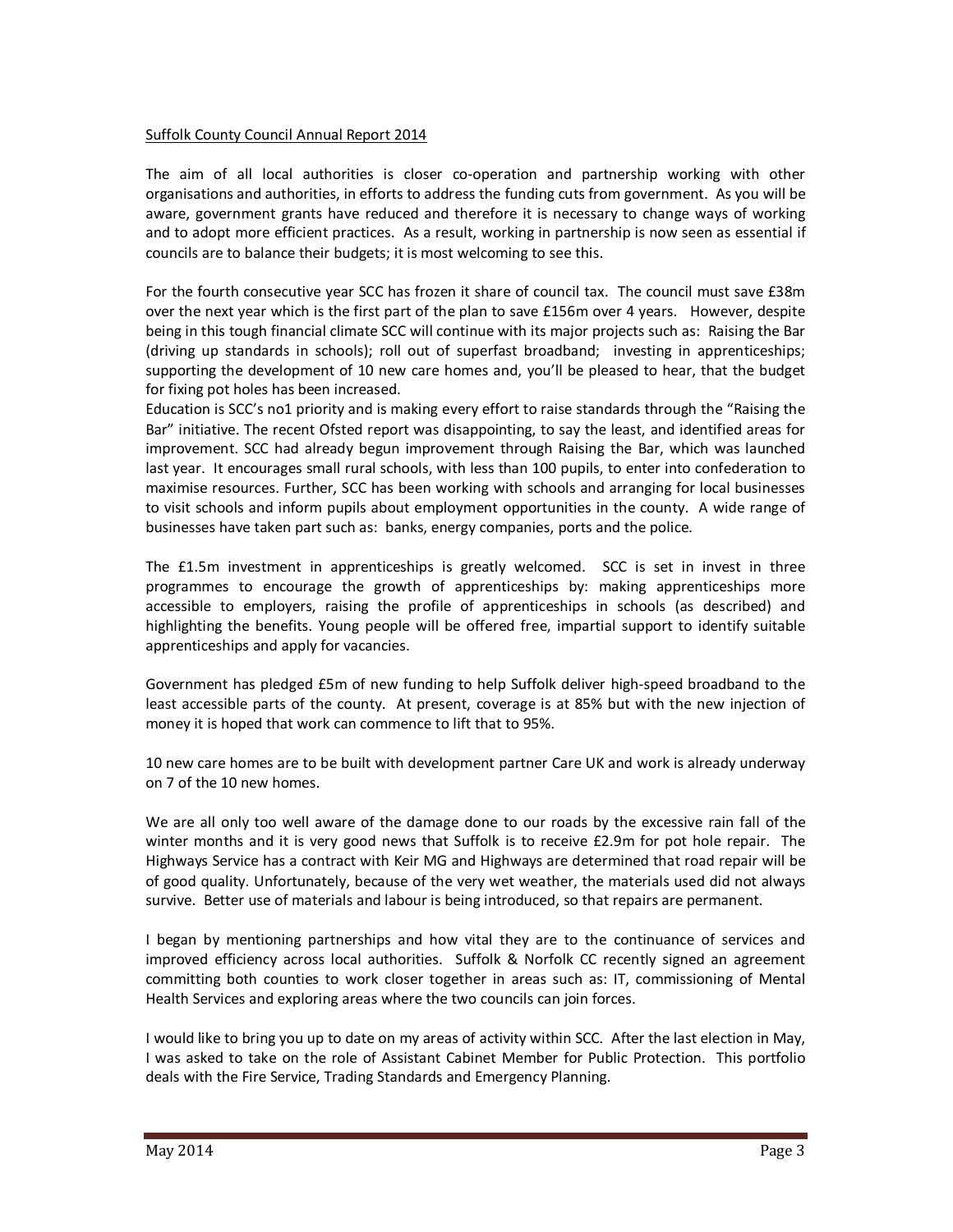I continue to chair the Police and Crime Panel, set up by government to scrutinise and question the actions of the Police & Crime Commissioner, regarding the objectives and priorities in his Police and Crime Plan and to highlight areas of concern that have come to the Panel's notice. I have been asked to chair the forthcoming National Police and Crime Panel Conference in July in Nottingham.

I attended, together with leaders from around the Ipswich area, a Summit Meeting to discuss the A14/Orwell Bridge. The meeting was chaired by PCC Tim Passmore and concluded that a speed limit be imposed on the Orwell Bridge, that signage on A12/M25/A14 is crucial and that fast communication is vital. The efficient diversion of traffic is fundamental and needs urgent consideration. – The prospect of a Northern By-Pass is unlikely to be a reality in the near future.

I have spent my locality budget on projects as varied as: replacement cookers; bus shelter; water heater; new fencing; grit bin; village seat; equipment for village hall. I have also contributed, through my Local Highways Budget, to the Quiet Lanes project.

• Cllr Falconer – Suffolk Coastal District Council – written report.

I will briefly touch on some of Suffolk Coastal's achievements during the last year.

100 Empty properties have been brought back into use. Suffolk Coastal continues to seek to secure affordable housing They have developed a successful apprentice's programme and have 7 at present. Council Tax has been frozen for the  $4<sup>th</sup>$  year A significant level of saving has been secured through procurement – DC Leisure has saved in the region of £500,000 and SCD has saved approximately £700,000. Port Health Licence fees have shown an £80,000 increase in income. The licence software that Port Health developed has been sold to other Ports around the country. Suffolk Coastal was rated in the top 16 district across the country in terms of recycling. A new shared Suffolk Coasts and Deben Vale AONB team has been established. Parking at the Felixstowe South Seafront development is about to open. 1,500 planning applications were received in 2013/14 and permission granted for 700 new homes.

90% of Suffolk Coastal's food businesses are rated highly for hygiene.

After years of work on the Local Development Framework and building up an unbelievable pile of paperwork things have quietened down. The main planning issues in the Ward have been the permission to build a 60 acre Solar Panel Farm which is virtually finished just outside Levington with permission in the pipeline for a further 60 acres solar panel farm to be built just outside Waldringfield.

The majority of the planning applications determined in this last year have on the whole been pretty straight forward – the only one which has been an issue has been for outline planning permission for 300 houses at Trinity Park and a new round about near Straight Road on the old A45.

## Deben Estuary Plan

I have been on the Access and Steering Group Committees for a number of years and after much hard work by these two and a number of other Committees, the Plan is nearing completion. It will hopefully become a Planning Guidance Document to be used with the new Local Plan when planning issues occur on or near the River Deben..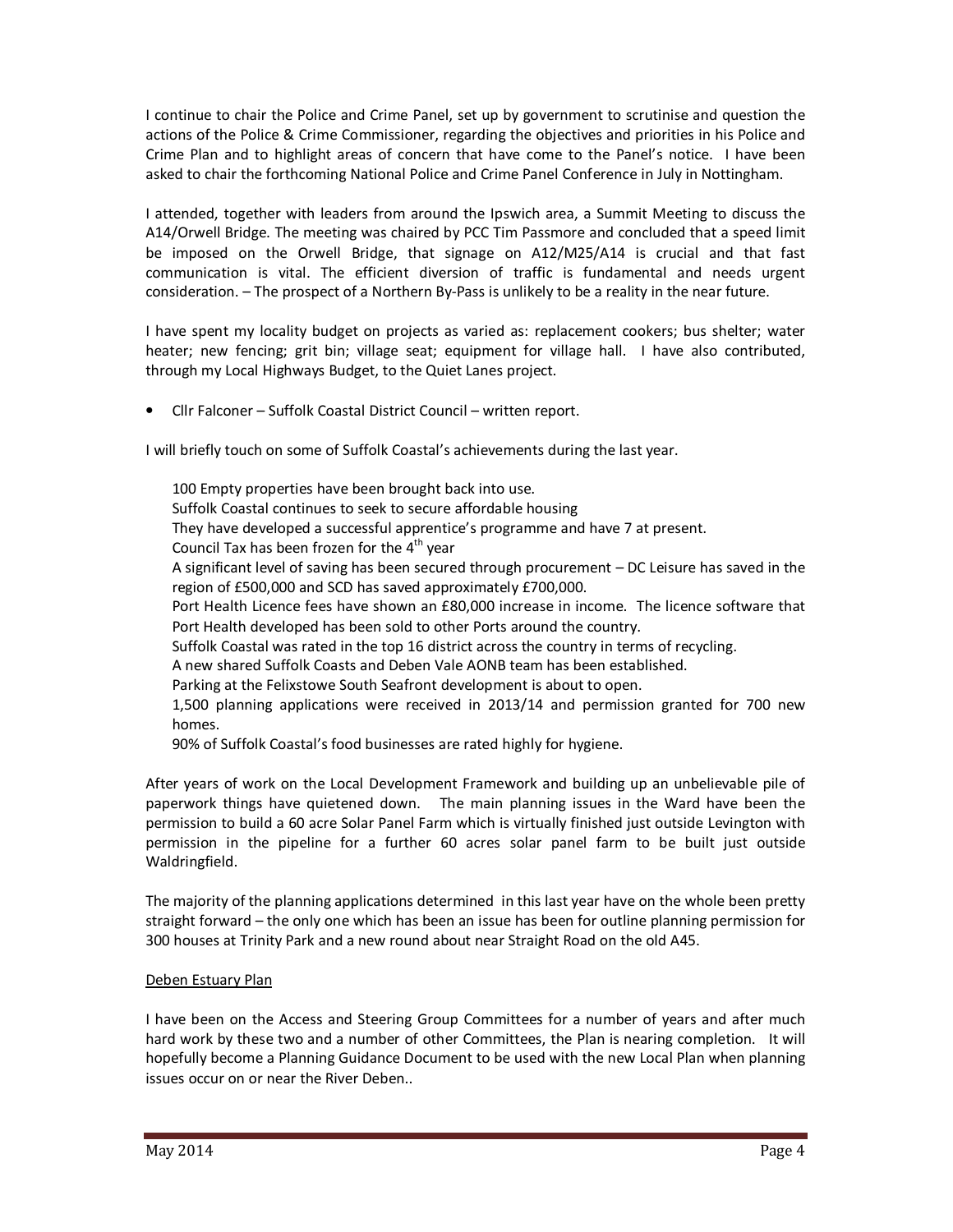### **Numbers of recorded Police Crime in the Ward by Village**

| Brightwell         | 8                                     |
|--------------------|---------------------------------------|
| Bucklesham         | 17                                    |
| Foxhall            | 12                                    |
| Levington          | 15                                    |
| Nacton             | 54                                    |
| Newbourne          | 15                                    |
| <b>Purdis Farm</b> | 153 (101 of these were at Sainsburys) |
| Waldringfield      | 11                                    |
| <b>Total</b>       | 285                                   |

### Community Resilience – Emergency Plan

Many years ago there was a campaign to get Parishes to formulate an Emergency Plan for their Village in case of Fire, Petrol Station explosion, plane crash, power cuts, rail crash or floods. Some of the Parishes in the Nacton Ward were proactive but as a result of the Tidal Surge in December which highlighted the importance of a Plan, I cannot emphasise enough how important it is to get an Emergency Plan formulated. Could I please encourage you to put this item on your future Agendas?

The Environmental Agency are very happy to come and do a Hub workshop and explain fully the things you need to do as well as giving you a Starter Kit. In addition, their website www.getpreparednow.co.uk is a great help and shows other village's Emergency Plans.

#### Coastline Lite

Over the years I have tried to keep you up to date with a fair number of the goings on at Suffolk Coastal District Council either by my Report or recommending that you read the Coastline Magazine that goes out about 3 times a year. From now on the Cabinet Portfolio Cllr. T J Haworth is submitting a electronic newsletter *Coastline Lite* which is being distributed to Parish and Town Councils highlighting various issues.

### Community Enabling Scheme

In the few weeks since each District Councillor was given a sum of £4,000 to allocate some or all for the year 2013/14, I have allocated £3,400 to schemes in Waldringfield, Levington and Bucklesham. £600 will be rolled over into year 2014/15 making the year 2014/15 budget £4,600. Please bear in mind that if any Projects in your Parish come to your attention, please ask them to contact me regarding some funding.

### Suffolk Coastal District Council's Office Move

The current building is too large and not fit for purpose and in a poor state of repair; hence much work is going in to exploring exactly what to do. The preferred option at present is near the old Girdlestone's site in Melton but the costs have got to be worked out and it must be justified financially.

### Boundary Changes

The Boundary Commission recently came back with their findings and took notice of Suffolk Coastal District Council's calculation of ward boundaries. It is likely there will be 42 seats. Brightwell, Foxhall, Purdis Farm along with Nacton will become the Nacton Ward. Levington, Stratton Hall,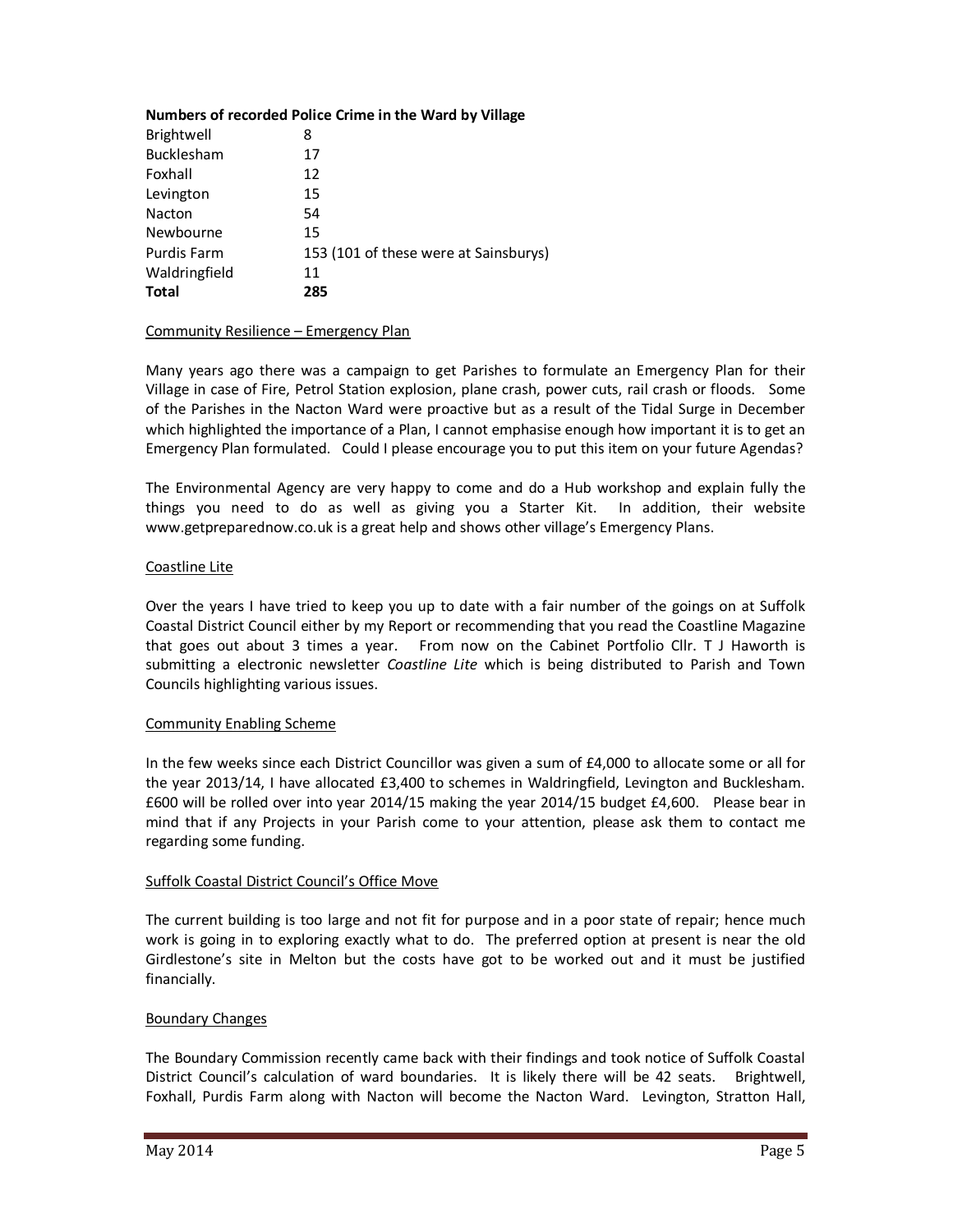Bucklesham, Newbourne, Waldringfield, Hamley with the addition of Kirton and Falkenham will be the Kirton Ward. SC will be writing again with their comments and recommendation as can Councillors.

## Police Control Room

At Thursday's Full Council meeting the Conservative members resolved to call on Tim Passmore, Suffolk's Police and Crime Commissioner to strongly resist closure of the Police Contact and Control Room at Martlesham Police HQ. This is a critical part of front line policing which TP has pledged to protect. SC wants TP to secure major cost savings from administrative simplification and integration in partnership with Norfolk Police. The Labour councillors were unwilling to support this response to TP and voted against the proposal to suggest the best possible way of ensuring a quality, but affordable, police service for Suffolk. Watch this space.

# Finally

Next year in 2015 there will be local District Elections – having given the matter much thought over the winter, I have decided not to stand next year. I will have done 12 years as your District Councillor and before that I was a Parish Councillor for 16 years. For the majority of that time I also did a full-time job and I feel the time has come for someone younger to take over.

I will be very sad to say goodbye to a very enjoyable, demanding and interesting chapter in my life and I know I will miss all the ups, downs and involvement enormously.

• Suffolk Police – PC Paul Smith – written report

| Parish                        | <b>No of Crimes Recorded</b> | <b>Same Month Last Year</b> |
|-------------------------------|------------------------------|-----------------------------|
| Brightwell                    |                              |                             |
| Bucklesham                    |                              |                             |
| Foxhall                       |                              |                             |
| Levington                     |                              |                             |
| <b>Nacton</b>                 |                              | 11                          |
| Newbourne                     |                              |                             |
| Purdis Farm                   | 21                           | 18                          |
| Waldringfield                 |                              |                             |
| <b>Total Crime This Month</b> | 28                           | 34                          |

# Period  $27<sup>th</sup>$  March 2014 –  $28<sup>th</sup>$  April 2014

This month's recorded crime was 34. The level of recorded crime for the same period in 2013 was slightly higher (34).

Brightwell and Foxhall are again crime free this month. They are joined by Levington and Waldrinfield.

Bucklesham recorded 1 crime again this month, officers investigated a report of make off without payment, whereby a group of girls were picked up by a taxi from Felixstowe and dropped off outside the Bucklesham Shannon, as they exited from the car they all ran off without paying the driver.

Nacton had 2 reported crimes this month, officers investigated criminal damage other, some fence panels on the local golf course were damaged during a 1 week period, and also a theft from motor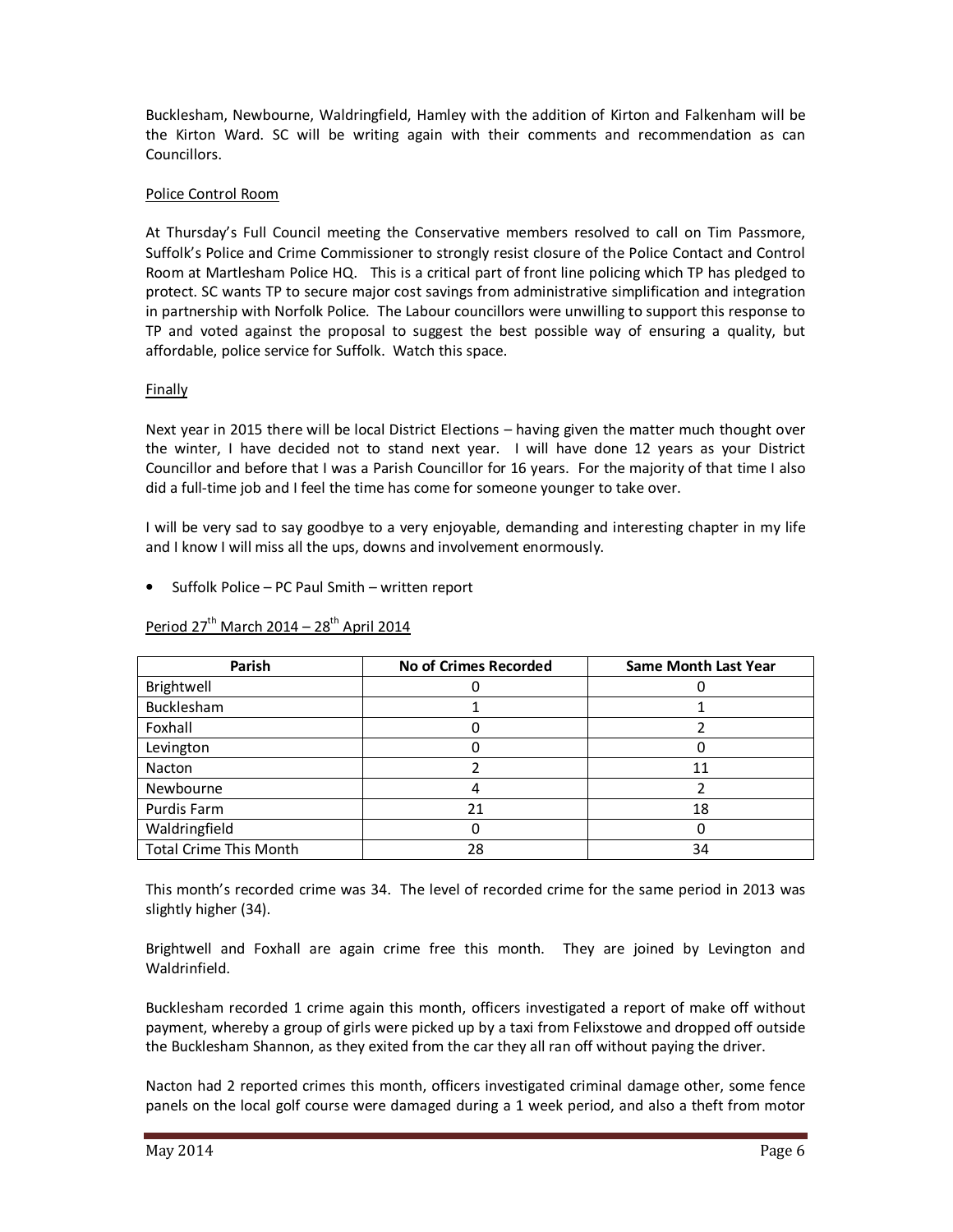vehicle report whereby a lorry parked in a layby had the curtain side of its trailer cut open and 20 pallets of goods removed overnight, enquiries are on-going.

Newbourne recorded 4 crimes this month. Officers investigated a report of Criminal Damage, some signs put up along a public footpath by the local Campsite owners were removed and the posts damaged and a report of Arson, whereby a stolen car was reported to be alight in a field, this crime has been linked to the Stolen Vehicle crime. Also this month 1 person received a Community Resolution for Assault, 1 person was charged with Possession of Class B Drugs.

Purdis Farm had 21 recorded crimes, 11 of these relate to Sainsbury's. There were 9 linked crimes this month all relate to Theft from Motor Vehicle or Interference with a Motor Vehicle, overnight on the 3rd April in the Hazel Drive/Woodrush Road area 9 cars were entered and searched and 7 of them had items removed. 1 person was also charged with producing class b drugs.

A view of crime maps and data can now be found on the Internet www.police.uk

The next Public Community Engagement Meeting is being held at Waldringfield Village Hall on Tuesday 20 May from 6pm.

### **The meeting was re-convened.**

### **71.14 Clerk's Report**

The Clerk's report had previously been circulated and it was agreed that some of the items should be discussed as per the agenda.

### Community Infrastructure Levy and the Statement of Community Involvement

Letter received from the Planning Policy and Delivery Team which outlines the forthcoming public consultation periods that are scheduled to take place with regard to the Community Infrastructure (CIL) and the revised Statement of Community Involvement (SCI) which has been distributed to councillors.

Suffolk Coastal District Council formally adopted and brought into effect the Core Strategy and Development Management Policies document in July 2013. The Core Strategy and Development Management Policies document is the first step towards the production of a new Local Plan for the District and will be supported by further specific documents such as the Site Specific Allocations and the Felixstowe Area Action Plan. Local communities, organisations and stakeholders will be encouraged to participate in the production of these documents accordingly, with the first stages expected towards the end of 2014.

### Proposals to Close the Suffolk Police Control Room

A letter has been received from Peter Passingham Fighting Fund Local Organiser Norfolk and Suffolk Team Unison Eastern which has been distributed to councillors with regard to the current proposals to close the Suffolk Police Control Room and move the service to Norfolk. A campaign is currently being run by the East Anglian Daily Times and Unison calling the Suffolk Police and Crime Commissioner, Tim Passmore, to keep the control room local (it is currently in Martlesham Room).

There is currently a public consultation on the proposals enabling Suffolk residents to have their say. Peter Passingham is requesting that awareness is raised of the proposals within the parish and encourage participation in the consultation.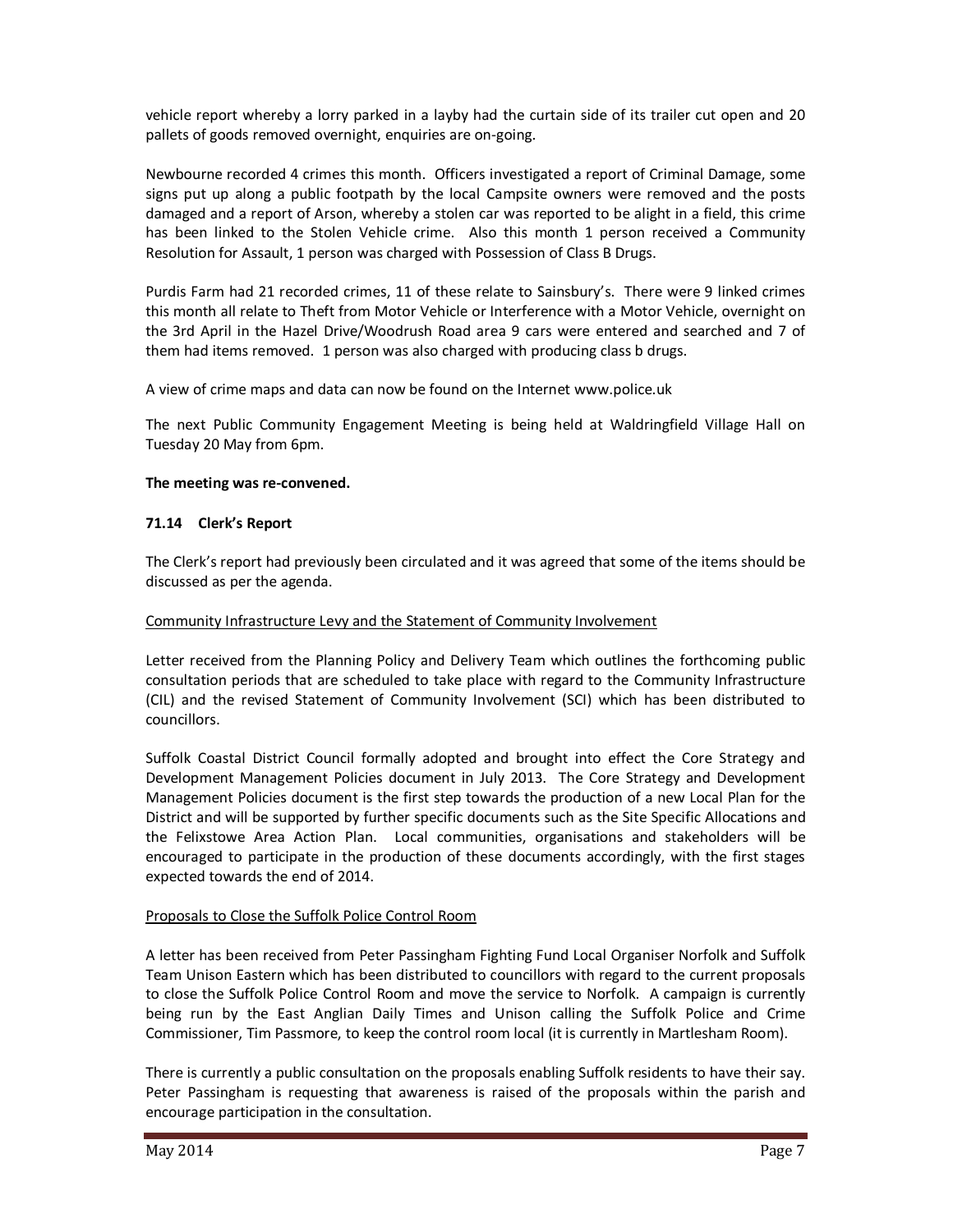## **72.14 Planning**

### Planning Applications for Consideration

DC/14/1227/FUL Land Rear of Caris House and Brook House Purdis Farm Lane – Demolition of existing dwelling and erection of 5 dwellings (resubmission)

It was agreed that the Planning Committee should reply on the same grounds as for the previous application. **Action: Planning Committee / Clerk** 

### SCDC Planning Application Decisions

DC/14/0866/FUL 1 Holly Close Purdis Farm – Loft conversion and roof extension to provide additional bedroom accommodation including part cladding of existing front elevation.

#### SCDC Decision: Granted

DC/14/0915/FUL 1 Aerodrome Cottages Felixstowe Road Brightwell – Erection of two-storey side extension and garage/store.

SCDC Decision: Granted

DC/14/0850/VOC Trinity Park Felixstowe Road Purdis Farm – Additional use of Trinity Park for a two day summer music event (variation of condition 2 of planning permission consent C11/2129.

SCDC Decision: Pending

DC/14/0755/FUL 129 Bucklesham Road Purdis Farm – Construction of new front boundary wall and entrance gates.

SCDC Decision: Application refused

DC/14/0450/FUL Land North of Shepherd and Dog Piggeries between Railway Line and Felixstowe Road Foxhall – Change of use from existing retail/storage area for plants (C03/126) to car sales and outdoor display.

SCDC Decision: Application refused

### **73.14 Parish Newsletter**

Cllr Day reported that the newsletter had been distributed to all households in the three parishes. PCSC Glynn Bown reported that arrangements were in hand for the Paws on Patrol / Micro Chipping / Police event which is being held between  $11$ am – 4pm on  $30<sup>th</sup>$  May 2014. Glynn also said that Jane Spivey the SCDC Dog Warden would also be attending. **Action: All Councillors / Clerk** 

### **74.14 Locality Budget 2014/2015**

The Clerk reported that at the last meeting councillors had agreed to request the cost of the Parish Council Newsletter which was £604.00 to be financed from the Locality Budget 2014/2015. It was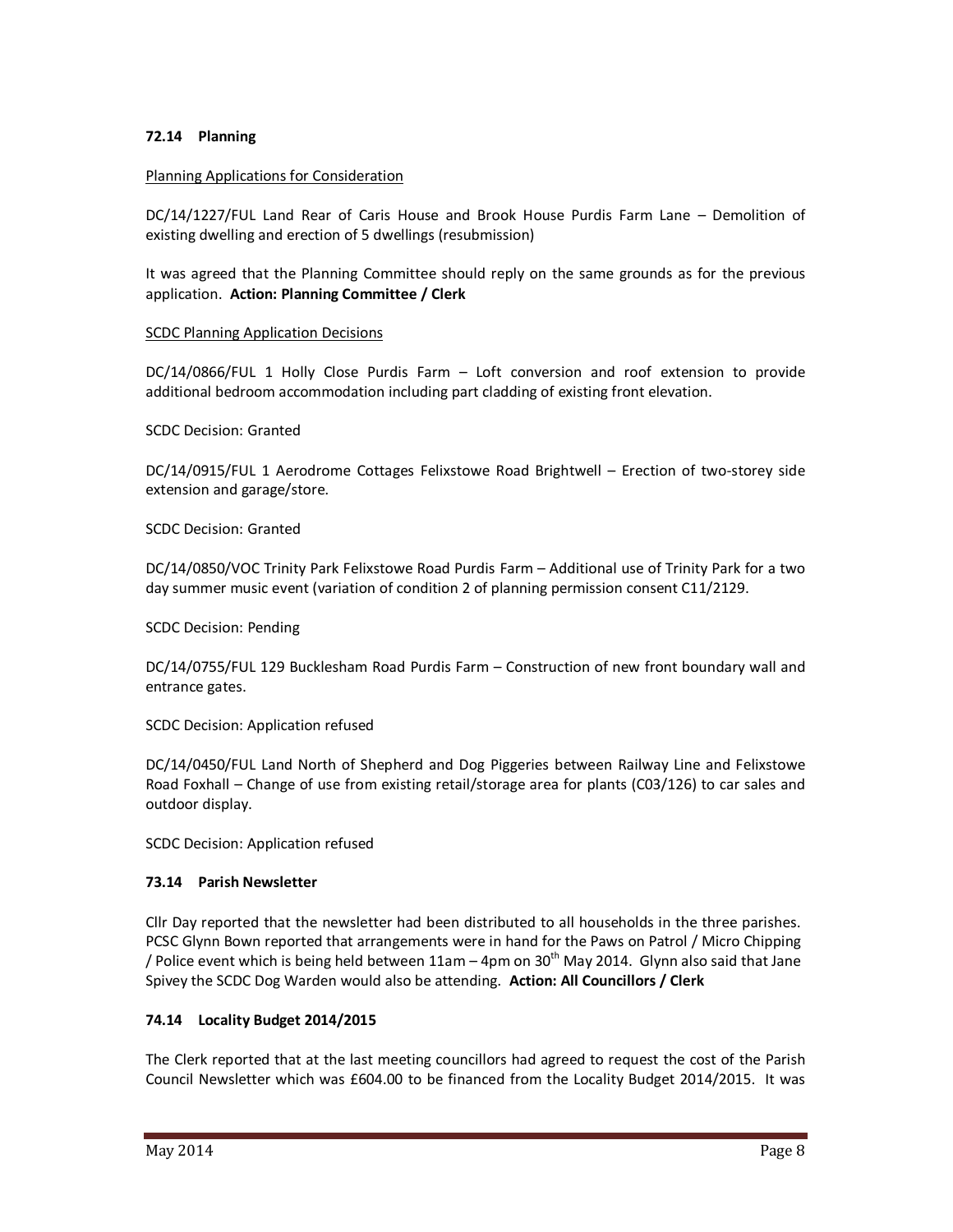agreed that the Locality Budget 2014/2015 should be deferred until the next Parish Council Meeting in June. **Action: Clerk**

### **75.14 Finance**

Income None

| Expenditure                             |         |
|-----------------------------------------|---------|
| Clerk's Salary and Expenses April 2014  | £256.29 |
| Suffolk Coastal Services - Jubilee Tree | £270.00 |
| <b>SALC Subscriptions</b>               | £664.00 |
| Seashell Communications                 | £280.00 |
| Print 4 U                               | £324.00 |

Cllr Warham proposed, seconded Cllr Newell that the above expenditure is approved – agreed. **Action: Clerk** 

### **76.14 To receive the accounts for the year 2013/2014**

The Clerk had previously distributed a copy of the year-end accounts to each councillor and presented the accounts for 2013/2014 to the meeting. It was proposed by Cllr Warham, seconded Cllr Wells that the year-end accounts 2013/2014 and the Local Councils in England Annual Return for the year ended  $31<sup>st</sup>$  March 2014 be approved and signed by the Chairman – agreed by the council. **Action: Clerk** 

### **77.14 Correspondence**

- a. The Clerk reported that she had received an enquiry from a parishioner in Purdis Farm who would be interested in becoming a councillor. The Clerk has sent copies of recent agenda/minutes and asked the gentleman to attend the next Parish Council on the  $11<sup>th</sup>$  June.
- b. A letter has been received from Suffolk County Council Legal Department reporting that the Orders for the temporary footpath diversions for Footpath 9 and 10 in Brightwell came into operation on the 25<sup>th</sup> April 2014.
- c. Letter received from Vattenfall pre-warning the Parish Council that the formal consultation for the East Anglia Three Offshore Windfarm Forthcoming Consultation under Section 42 of the Planning Act 2008 would commence on the  $27<sup>th</sup>$  May 2014 and run for 42 days concluding on the  $8<sup>th</sup>$  July 2014.

### **78.14 Meetings attended by councillors / clerk**

None

### **79.14 Members questions to the Chairman**

- a. Cllr Newell reported pot holes needed repairing adjacent to the Waddling Duck.
- b. Cllr Newell reported that the bridge in Monument Farm Lane is in the process of being reenforced.